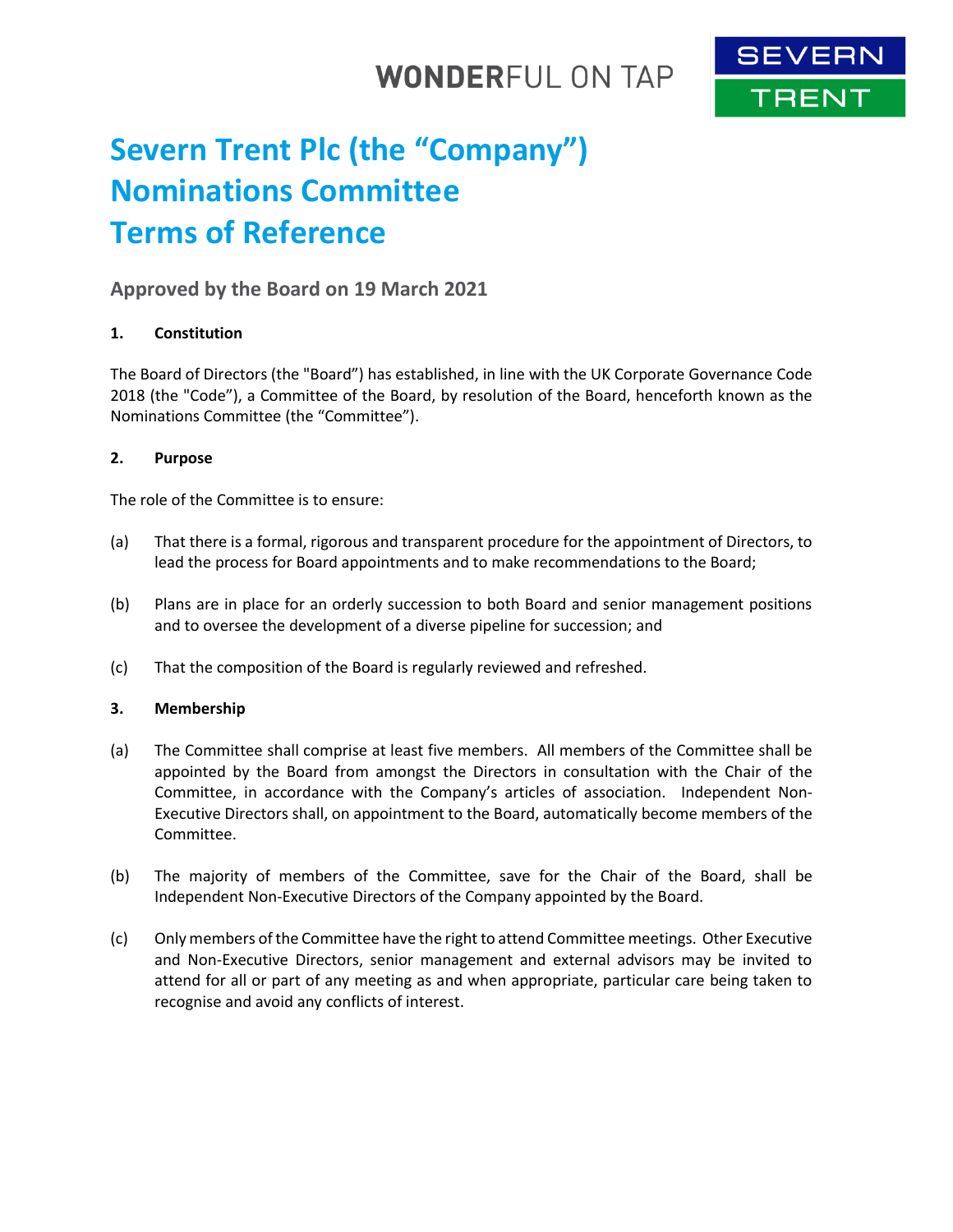- (d) Appointments to the Committee shall be for an initial period of three years. The period of office may be extended for such duration as may be determined by the Board, so as long as the member continues to be an Independent Non-Executive Director.
- (e) The Board shall require the Committee Chair to be the Chair of the Board or an Independent Non-Executive Director. The Chair of the Board shall not chair the Committee when it meets to discuss the Chair of the Board's succession or performance, in which case the Senior Independent Director will Chair the meeting. In the absence of the Committee Chair and/or an appointed deputy, the remaining members present shall elect an Independent Non-Executive Director to Chair the meeting.
- (f) The Chair and Committee members shall be listed on the Company's website and each year in the Company's Annual Report and Accounts.
- (g) Each member of the Committee shall disclose to the Committee:
	- (i) Any personal financial interest (other than as a shareholder) in any matter to be decided by the Committee; and/or
	- (ii) Any potential conflict of interest arising from a cross-directorship or other business interests.

Any such member shall abstain from voting on resolutions and participating in the discussions concerning such resolutions.

#### **4. Secretary**

The Company Secretary or his or her nominee shall act as the Secretary to the Committee.

#### **5. Quorum**

- (a) The quorum necessary for the transaction of business by the Committee will be three members, two of whom must be Independent Non-Executive Directors.
- (b) In the event that a meeting of the Committee is required but a quorum might not be secured, an existing member of the Committee shall be empowered to appoint another Independent Non-Executive Director(s) to attend such meeting in consultation with the Chair of the Committee to act as that member's alternate.

#### **6. Frequency of Meetings**

Meetings shall be held at least three times per year, one of which will be specifically set aside to give consideration to succession planning. Meetings will also be held at any other time as the Committee's role and responsibilities require, and otherwise as the Chair of the Committee shall require.

#### **7. Notice of Meetings**

(a) Meetings of the Committee shall be called by the Secretary of the Committee at the request of the Committee Chair or any of its members.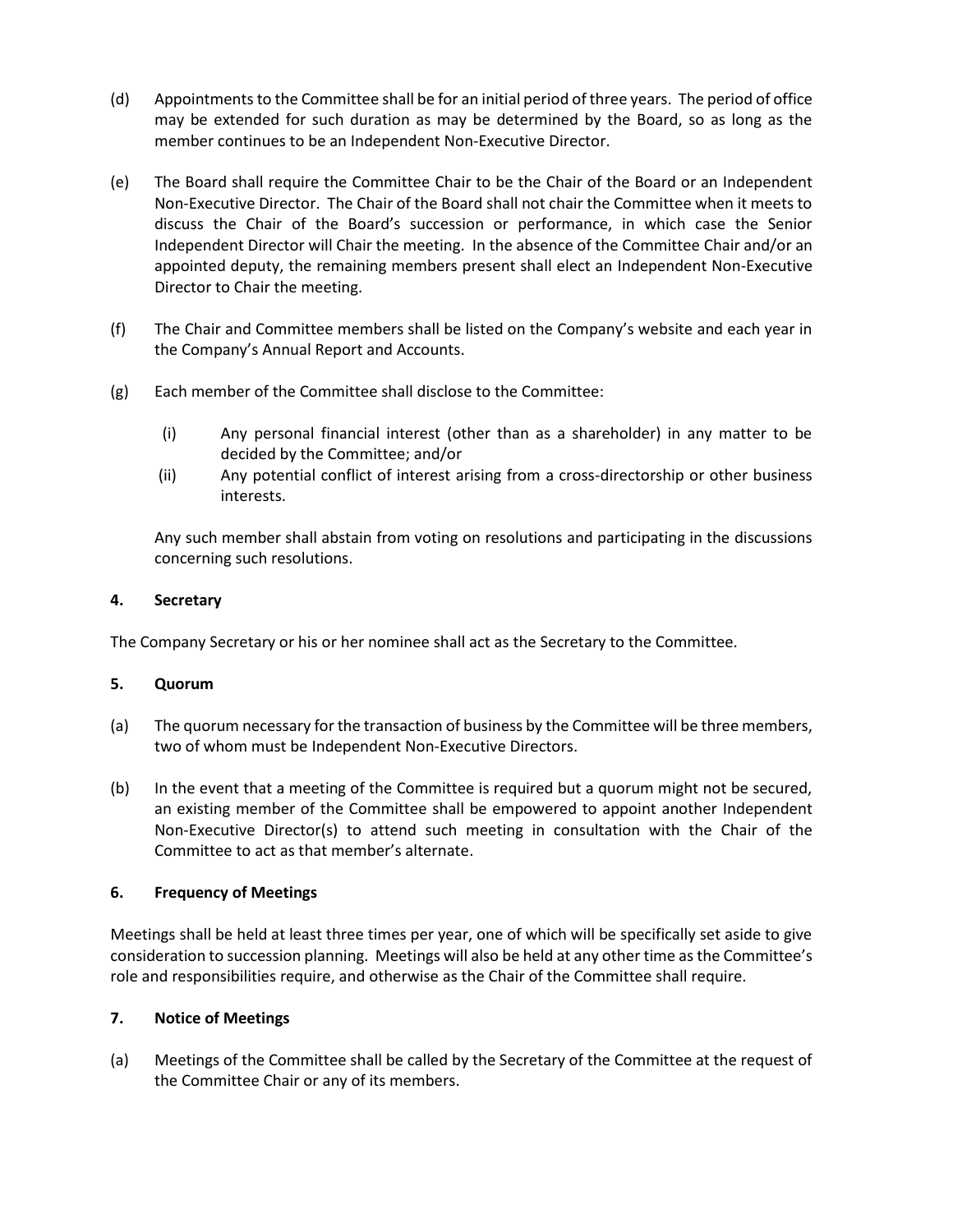- (b) Unless otherwise agreed, notice of each meeting confirming the venue, time and date together with an agenda of items to be discussed, shall be forwarded to each member of the Committee and any other person required to attend no later than five working days before the date of the meeting, unless agreed otherwise in advance. Supporting papers shall be sent to Committee members and to other attendees as appropriate, at the same time to enable proper consideration of matters by the Committee.
- (c) Members may participate in a meeting by means of telephone, video conferencing facility or other suitable communication equipment.

#### **8. Minutes of Meetings**

- (a) The Secretary shall minute the proceedings and decisions of all meetings of the Committee, including recording the names of those present and in attendance and the existence of any conflicts of interest.
- (b) Draft minutes of Committee meetings shall be circulated promptly to all members of the Committee after a meeting. Once approved, minutes should be circulated to all other members of the Board and attendees unless the Committee Chair considers that it would be inappropriate to do so.

#### **9. Annual General Meeting**

The Chair of the Committee shall attend the Annual General Meeting and be prepared to respond to any shareholder questions on the Committee's activities.

#### **10. Duties**

The Committee shall carry out the duties below in respect of the Company, its major operating subsidiaries and the Group as a whole, as appropriate. In carrying out these duties, the members of the Committee must comply with their duty under section 172 of the Companies Act 2006 to act in the way they consider, in good faith, would be most likely to promote the success of the Company for the benefit of its members as a whole, whilst having regard to the interests of employees, stakeholders and other matters as required by section 172.

#### (a) **Composition of the Board and its Committees**

(i) The Committee will regularly evaluate, the structure, size and composition (including the skills, knowledge, experience, independence and diversity) of the Board and of its Committees in consultation with the Committee Chairs, and taking into account the results of the Board and Committee performance evaluation process, and make recommendations to the Board with regard to any changes.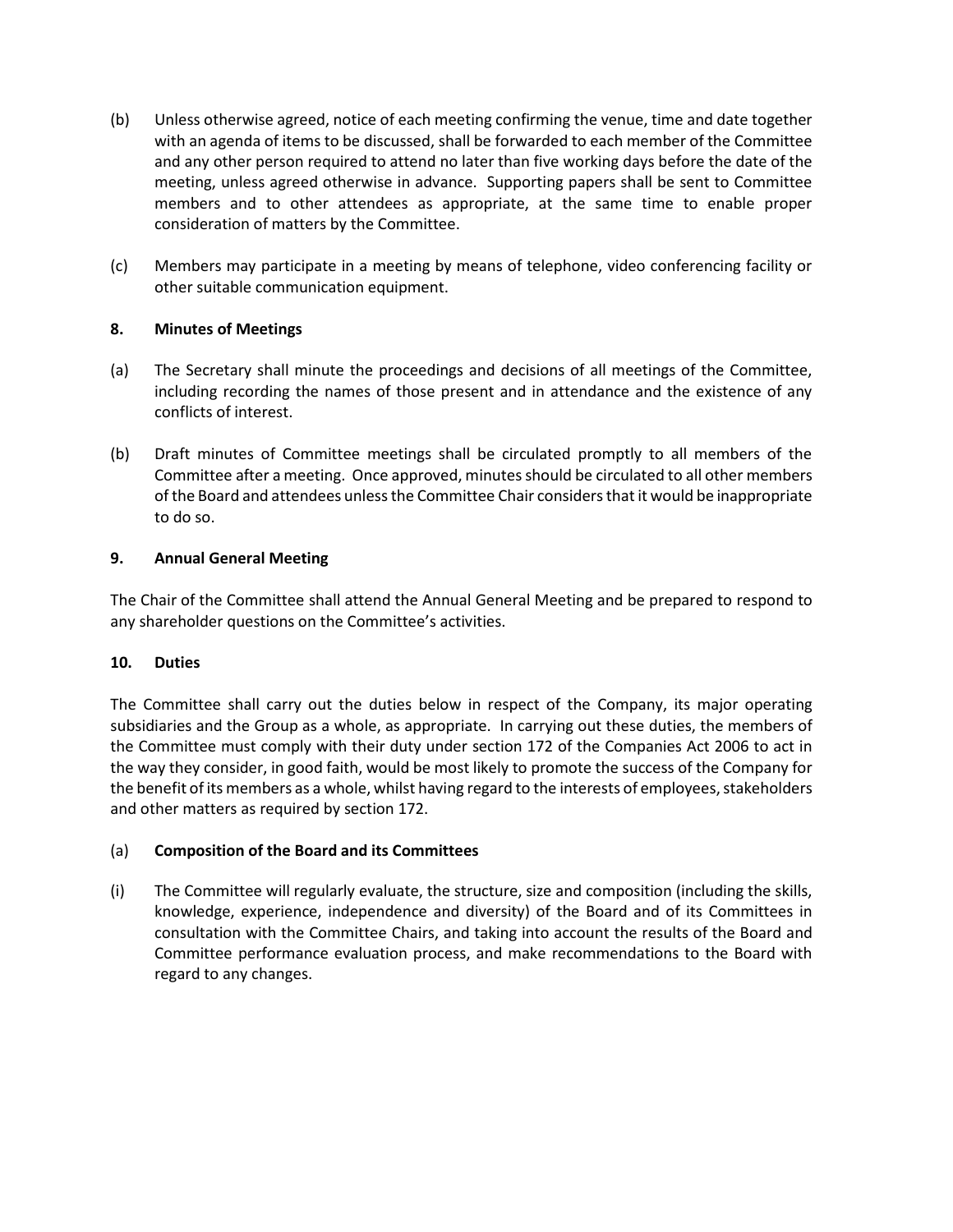#### (b) **New Appointments**

- (i) The Committee shall be responsible for the identification and nomination of candidates to fill Board vacancies and lead the selection process for the appointment of any Director or Executive or other officer of the Company.
- (ii) The Committee shall be responsible for recommending suitable candidates for the role of Senior Independent Director.
- (iii) In advance of recommending a Board appointment to the Board, the Committee will evaluate the balance of skills, knowledge, experience, independence and diversity on the Board, and, in the light of this evaluation ensure that a description of the role and capabilities required is prepared for a particular appointment, including an assessment of the time of the time commitment expected to fulfil the role.
- (iv) In identifying suitable candidates the Committee shall:
	- use open advertising or the services of an independent external agency to facilitate the search and disclose whether it has any connection to the Company or individual Directors. If using an independent external agency, the Committee shall only engage with those signed up to the voluntary Code of Conduct on gender and BAME diversity and best practice;
	- consider candidates from a wide range of backgrounds;
	- consider candidates other significant commitments and that any significant commitments are reported to the Board prior to appointment; and
	- consider candidates on merit and against objective criteria and within this context, promote diversity of gender, social and ethnic background, cognitive and personal strengths, taking care that appointees have enough time available to devote to the position to carry out the role effectively.
- (v) The Committee shall ensure that prior to the appointment of a Director, the proposed appointee should be required to disclose any significant commitments, with an indication of time which may be involved and any other business interests that may result in a conflict of interest and be required to report any future business interests that could result in a conflict of interest.
- (vi) The Committee shall ensure that on appointment to the Board, Non-Executive Directors receive a formal letter of appointment setting out clearly what is expected of them in terms of time commitment, Committee service and involvement outside Board meetings.
- (vii) The Committee shall, working with the Chair, the Chairs of the Committees and the Executive Committee, ensure that newly appointed Directors are provided with a tailored induction programme.
- (viii) The Committee shall approve the terms of engagement of Non-Executive Directors.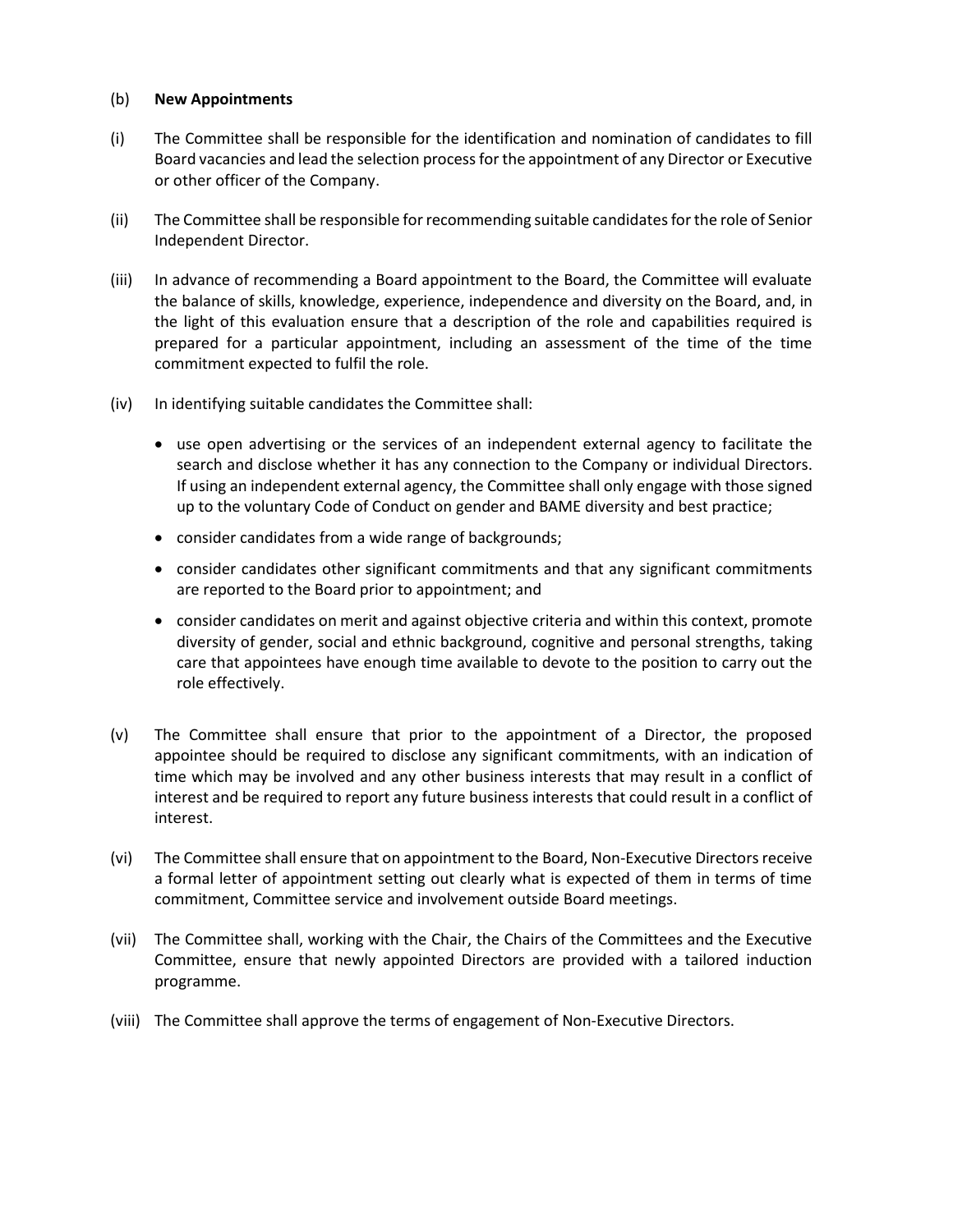(ix) The Committee shall recommend to the Board, newly appointed Directors' membership of the Audit, Remuneration, Treasury and Corporate Sustainability Committees, and any of the Board Committees as appropriate, in consultation with the Chairs of those Committees.

#### (c) **Succession Planning**

- (i) The Committee shall review the leadership needs of the Company, both Executive and Non-Executive as well as the senior management, at regular intervals, and at least once a year, with a view to ensuring the continued ability of the organisation to compete effectively in the marketplace.
- (ii) The Committee shall oversee development of a diverse pipeline for Directors and other senior management in the course of its work, and the adequacy of proposals for their succession, over the short and longer term. Particular attention shall be paid to succession in respect of the Chief Executive, Chair of the Board and other key positions.
- (iii) In itssuccession planning discussions, the Committee shall take into account the challenges and opportunities facing the Company, and any succession plans shall be based on merit and objective criteria to promote diversity of gender, social and ethnic backgrounds, cognitive and personal strengths, in accordance with the Group's Board Diversity Policy.

#### (d) **Board Effectiveness**

The Committee shall review the results of the annual Board and Committee performance evaluation process that relate to the composition, effectiveness and diversity of the Board.

#### (e) **Serving Directors**

- (i) The Committee shall review annually, the time required from Non-Executive Directors. The annual performance evaluation should be used to assess whether the Non-Executive Directors are contributing effectively and demonstrating commitment to their role. Performance evaluation should also be used to assess whether the Non-Executive Directors are spending enough time to fulfil their duties.
- (ii) The Committee shall make recommendations to the Board concerning:
	- the re-appointment of any Non-Executive Director at the conclusion of their specified term of office, having given due regard to their performance and ability to continue to contribute to the long-term sustainable success of the Company;
	- the re-election by shareholders of any Director under the annual re-election provisions of the Code, having due regard to their performance and ability to continue to contribute to the long-term sustainable success of the Company and the need for progressive refreshing of the Board;
	- any matters relating to the continuation in office of any Director at any time including the suspension or termination of service of an Executive Director as an employee of the Company subject to the provisions of the law and their service contract; and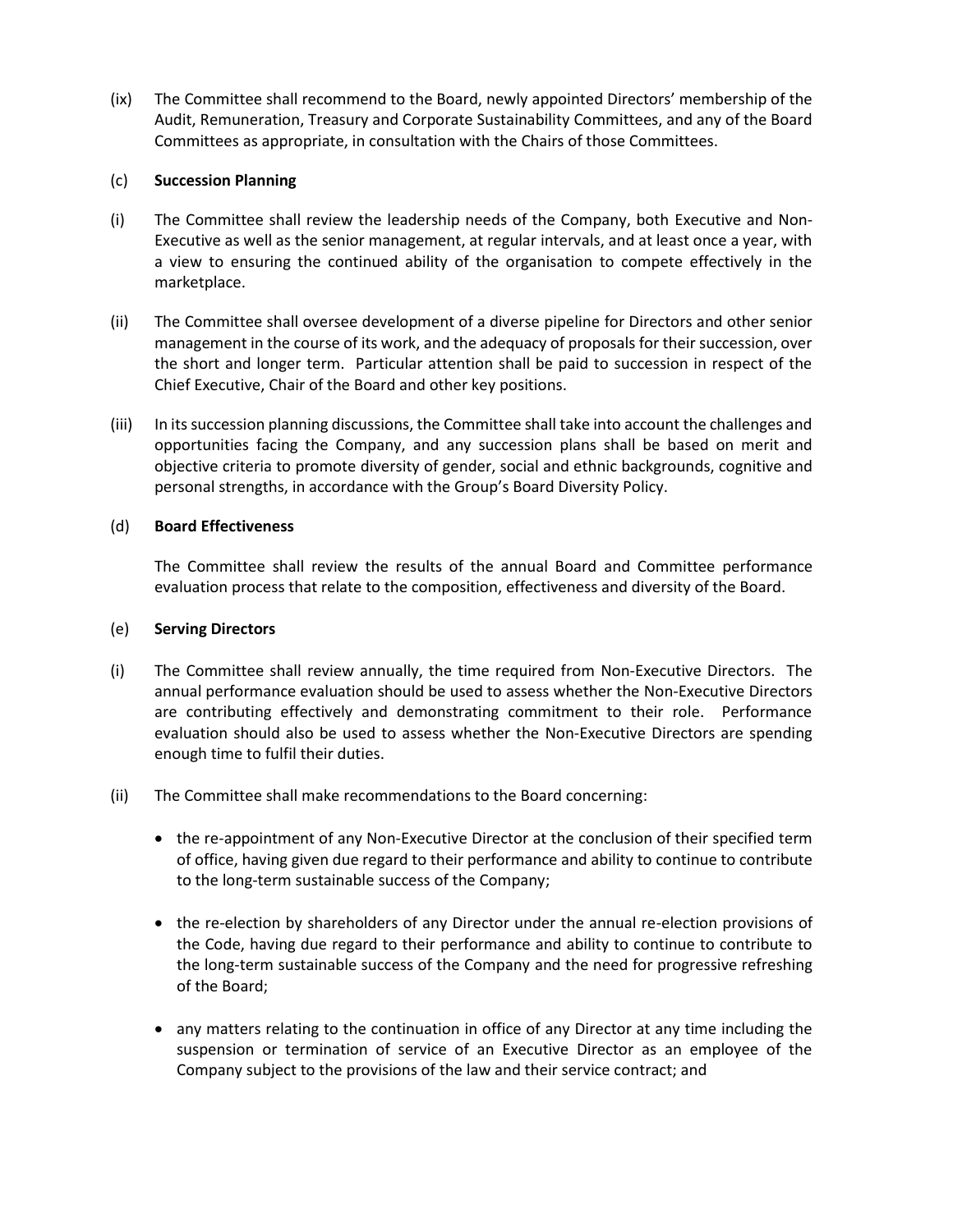any request by an Executive to hold a Non-Executive Directorship or similar position outside the Company.

#### **11. Reporting Responsibilities**

- (a) The Committee Chair shall report to the Board on its proceedings after each meeting on all matters within its duties and responsibilities and shall also report on how it has discharged its responsibilities.
- (b) The Committee shall make whatever recommendations to the Board it deems appropriate on any area within its remit where action or improvement is needed.
- (c) The Committee shall produce and review a report on its activities to be approved by the Board and included in the Company's Annual Report, including the following matters:
	- a description of the significant issues dealt with by the Committee;
	- the process used in relation to appointments, its approach to succession planning and how both support developing a diverse pipeline;
	- a description of the objectives and targets of the Group's Board Diversity Policy (the 'Policy'), including how the Policy has been applied during the reporting year and progress made in achievement of objectives and targets;
	- how the Board evaluation has been conducted, the nature and extent of an external evaluator's contact with the Board and individual Directors, the outcomes and actions taken, and how it has or will influence Board composition; and
	- the gender balance of those in the senior management and their direct reports.
- (d) The Committee shall review the policy on diversity and inclusion (including gender, social and ethnic backgrounds, cognitive and personal strengths); its objectives and linkage to strategy; how it has been implemented and progress against the objectives.

#### **12. Other Matters**

The Committee shall:

- (a) Have access to sufficient resources in order to carry out its duties, including access to the Company Secretariat for assistance as required;
- (b) Be provided with appropriate and timely training, both in the form of an induction programme for new members and on an ongoing basis for all members;